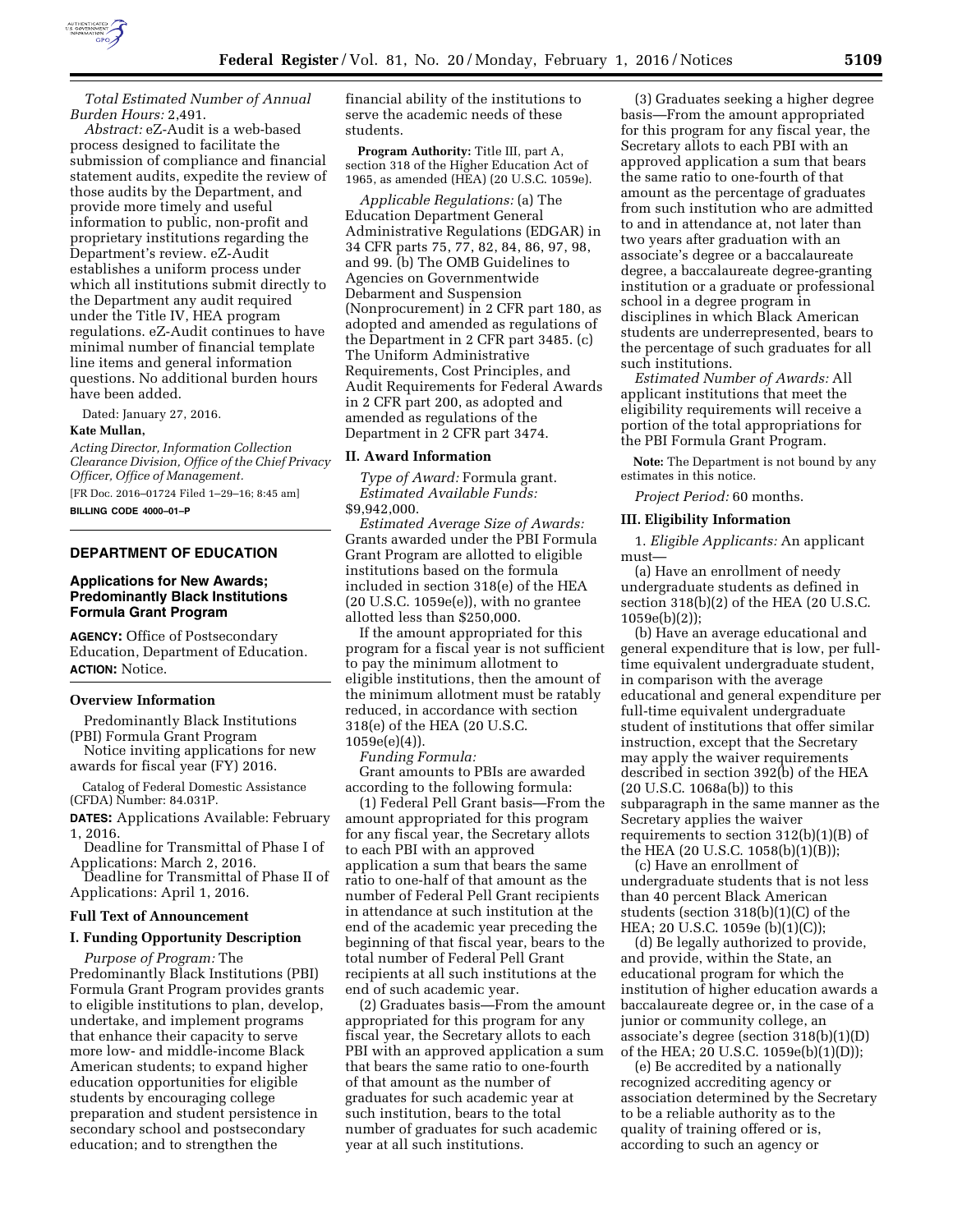association, making reasonable progress toward accreditation (section 318(b)(1)(E) of the HEA (20 U.S.C. 1059e(b)(1)(E))); and

(f) Not be receiving funds under any other provision of part A or part B of title III of the HEA or part A of title V of the HEA (sections 318(b)(1)(F) and 318(i) of the HEA; 20 U.S.C. 1059e(b)(1)(F) and 1059e(i)).

To be eligible for a grant under the PBI Formula Grant Program, an applicant must also meet the definition of a *Predominantly Black Institution* in section 318(b)(6) of the HEA (20 U.S.C. 1059e(b)(6)). The term *Predominantly Black Institution* means an institution of higher education, as defined in section 101(a) of the HEA (20 U.S.C. 1001(a))—

(i) That is an eligible institution with not less than 1,000 undergraduate students;

(ii) At which not less than 50 percent of the undergraduate students enrolled at the eligible institution are lowincome individuals or first-generation college students; and

(iii) At which not less than 50 percent of the undergraduate students are enrolled in an educational program leading to a bachelor's or associate's degree that the eligible institution is licensed to award by the State (defined as each of the 50 States and the District of Columbia) in which the eligible institution is located.

**Note:** The notice announcing the FY 2016 process for designation of eligible institutions, and inviting applications for waiver of eligibility requirements, was published in the **Federal Register** on November 19, 2015 (80 FR 72422). Only institutions that the Department determines are eligible, or are granted a waiver, may apply for a grant under this program.

2. *Cost Sharing or Matching:* This program does not require cost sharing or matching unless the grantee uses a portion of its grant for establishing or improving an endowment fund. If a grantee uses a portion of its grant for endowment fund purposes, it must match those grant funds with non-Federal funds in an amount equal to or greater than the Federal funds used for the establishment or increase of the endowment fund (section 318(d)(3) of the HEA (20 U.S.C. 1059e(d)(3)).

## **IV. Application and Submission Information**

1. *Address to Request Application Package:* Bernadette D. Miles, OPE, Institutional Service, U.S. Department of Education, 400 Maryland Avenue SW., Room 7E311, Washington, DC 20202. Telephone: (202) 502–7616, or by email: *[bernadette.miles@ed.gov.](mailto:bernadette.miles@ed.gov)* 

If you use a telecommunications device for the deaf (TDD) or a text telephone (TTY), call the Federal Relay Service (FRS), toll free, at 1–800–877– 8339.

Individuals with disabilities can obtain a copy of the application package in an accessible format (*e.g.,* braille, large print, audiotape, or compact disc) by contacting the program contact person listed in this section.

2. *Content and Form of Application Submission:* 

Requirements concerning the content of an application, together with the forms you must submit, are in the application package for this program. The application process for this program has two phases: Phase I will require submitting 2014–2015 data used to run the funding formula; Phase II will require submission of the narrative project plan and standard forms. The deadline dates for submitting Phases I and II of the application are listed in this notice. Other requirements concerning the content of an application, together with the forms you must submit, are in the application package for this program.

3. *Submission Dates and Times:*  Applications Available: February 1, 2016.

Deadline for Transmittal of Phase I of Applications: March 2, 2016.

Deadline for Transmittal of Phase II of Applications: April 1, 2016.

Applications for grants under this program must be submitted electronically as an email attachment to *[pbiprogram@ed.gov](mailto:pbiprogram@ed.gov)* by 4:30:00 p.m., Washington, DC time, on the deadline date.

We do not consider an application that does not comply with the deadline requirements.

Individuals with disabilities who need an accommodation or auxiliary aid in connection with the application process should contact the person listed under **FOR FURTHER INFORMATION CONTACT** in section VII of this notice. If the Department provides an accommodation or auxiliary aid to an individual with a disability in connection with the application process, the individual's application remains subject to all other requirements and limitations in this notice.

4. *Intergovernmental Review:* This program is not subject to Executive Order 12372 and the regulations in 34 CFR part 79.

5. *Funding Restrictions:* We reference regulations outlining funding restrictions in the *Applicable Regulations* section of this notice.

6. *Data Universal Numbering System Number, Taxpayer Identification Number, and System for Award Management:* To do business with the Department of Education, you must—

a. Have a Data Universal Numbering System (DUNS) number and a Taxpayer Identification Number (TIN);

b. Register both your DUNS number and TIN with the System for Award Management (SAM) (formerly the Central Contractor Registry), the Government's primary registrant database;

c. Provide your DUNS number and TIN on your application; and

d. Maintain an active SAM registration with current information while your application is under review by the Department and, if you are awarded a grant, during the project period.

You can obtain a DUNS number from Dun and Bradstreet at the following Web site: *[http://fedgov.dnb.com/](http://fedgov.dnb.com/webform) [webform.](http://fedgov.dnb.com/webform)* 

A DUNS number can be created within one to two business days.

If you are a corporate entity, agency, institution, or organization, you can obtain a TIN from the Internal Revenue Service. If you are an individual, you can obtain a TIN from the Internal Revenue Service or the Social Security Administration. If you need a new TIN, please allow two to five weeks for your TIN to become active.

The SAM registration process can take approximately seven business days, but may take upwards of several weeks, depending on the completeness and accuracy of the data you enter into the SAM database. Thus, if you think you might want to apply for Federal financial assistance under a program administered by the Department, please allow sufficient time to obtain and register your DUNS number and TIN. We strongly recommend that you register early.

If you are currently registered with SAM, you may not need to make any changes. However, please make certain that the TIN associated with your DUNS number is correct. Also note that you will need to update your registration annually. This may take three or more business days.

Information about SAM is available at *[www.SAM.gov.](http://www.SAM.gov)* To further assist you with obtaining and registering your DUNS number and TIN in SAM or updating your existing SAM account, we have prepared a SAM.gov Tip Sheet, which you can find at: *[www2.ed.gov/](http://www2.ed.gov/fund/grant/apply/sam-faqs.html) [fund/grant/apply/sam-faqs.html](http://www2.ed.gov/fund/grant/apply/sam-faqs.html)*.

7. *Other Submission Requirements:*  Applications for grants under this program must be submitted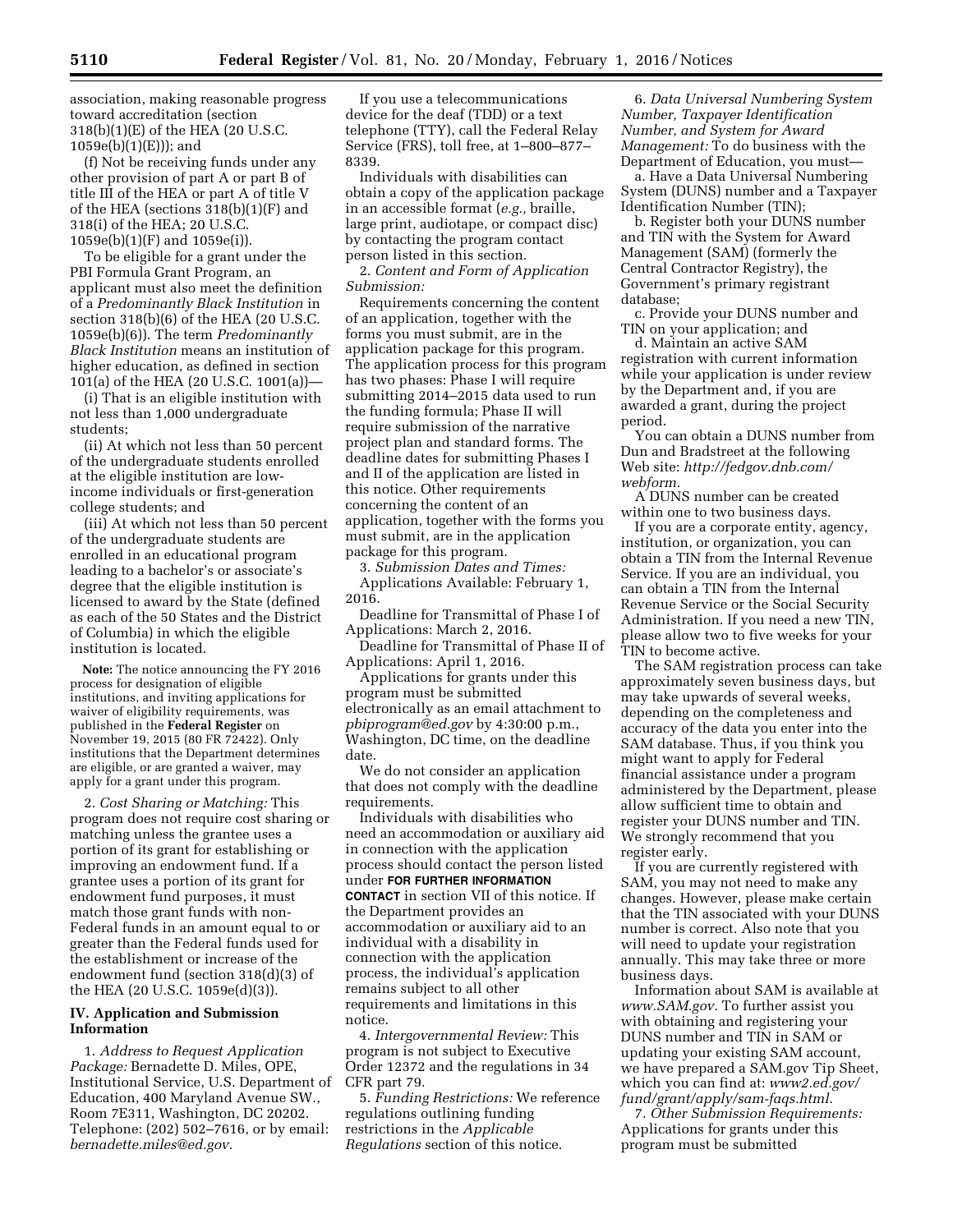electronically unless you qualify for an exception to this requirement in accordance with the instructions in this section.

a. *Electronic Submission of Applications.* 

Applications for grants under the Predominantly Black Institutions Formula Grant Program, CFDA number 84.031P, must be submitted electronically via email to *[pbiprogram@](mailto:pbiprogram@ed.gov) [ed.gov.](mailto:pbiprogram@ed.gov)* 

We will reject your application if you submit it in paper format unless, as described elsewhere in this section, you qualify for one of the exceptions to the electronic submission requirement *and*  submit, no later than two weeks before the application deadline date, a written statement to the Department that you qualify for one of these exceptions. Further information regarding calculation of the date that is two weeks before the application deadline date is provided later in this section under *Exception to Electronic Submission Requirement.* 

You may access the electronic grant application for the PBI Program at *[www2.ed.gov/programs/pbihea/](http://www2.ed.gov/programs/pbihea/index.html) [index.html.](http://www2.ed.gov/programs/pbihea/index.html)* 

Please note the following:

• You must complete the electronic submission of your grant application by 4:30:00 p.m., Washington, DC time, on the application deadline date. We will not accept an application for this program after 4:30:00 p.m., Washington, DC time, on the application deadline date. Therefore, we strongly recommend that you do not wait until the application deadline date to begin the application process.

• You will not receive additional point value because you submit your application in electronic format, nor will we penalize you if you qualify for an exception to the electronic submission requirement, as described elsewhere in this section, and submit your application in paper format.

• You must submit all documents electronically, including all information you typically provide on the following forms: The Application for Federal Assistance (SF 424), the Department of Education Supplemental Information for SF 424, Budget Information—Non-Construction Programs (ED 524), and all necessary assurances and certifications.

• You must attach any narrative sections of your application as files in a .DOC (document), .RTF (rich text), or .PDF (Portable Document) format. If you upload a file type other than the three file types specified in this paragraph or submit a password protected file, we will not review that material.

• Your electronic application must comply with any page limit requirements described in this notice.

• Prior to submitting your electronic application, you may wish to print a copy of it for your records.

• Within three working days after submitting Phase II of your electronic application, fax a signed copy of the SF 424 to the Application Control Center after following these steps:

(1) Print SF 424 from e-Application. (2) The applicant's Authorizing

Representative must sign this form. (3) Place the PR/Award number in the upper right hand corner of the hardcopy signature page of the SF 424.

(4) Fax the signed SF 424 to the Application Control Center at (202) 245–6272.

• We may request that you provide us original signatures on other forms at a later date.

*Exception to Electronic Submission Requirement:* You qualify for an exception to the electronic submission requirement, and may submit your application in paper format, if you are unable to submit an application via email because—

• You do not have access to the Internet; *and* 

• No later than two weeks before the application deadline date (14 calendar days or, if the fourteenth calendar day before the application deadline date falls on a Federal holiday, the next business day following the Federal holiday), you mail or fax a written statement to the Department, explaining that you do not have access to the Internet.

If you mail your written statement to the Department, it must be postmarked no later than two weeks before the application deadline date. If you fax your written statement to the Department, we must receive the faxed statement no later than two weeks before the application deadline date.

Address and mail or fax your statement to: Bernadette D. Miles, OPE, Institutional Service, U.S. Department of Education, 400 Maryland Avenue SW., Room 7E311, Washington, DC 20202. FAX: (202) 205–0063.

Your paper application must be submitted in accordance with the mail or hand delivery instructions described in this notice.

b. *Submission of Paper Applications by Mail.* 

If you qualify for an exception to the electronic submission requirement, you may mail (through the U.S. Postal Service or a commercial carrier) your application to the Department. You must mail the original and two copies of your application, on or before the

application deadline date, to the Department at the following address:

U.S. Department of Education, Application Control Center, Attention: (CFDA Number 84.031P), LBJ Basement Level 1, 400 Maryland Avenue SW., Washington, DC 20202–4260

You must show proof of mailing

consisting of one of the following: (1) A legibly dated U.S. Postal Service postmark.

(2) A legible mail receipt with the date of mailing stamped by the U.S. Postal Service.

(3) A dated shipping label, invoice, or receipt from a commercial carrier.

(4) Any other proof of mailing acceptable to the Secretary of the U.S. Department of Education.

If you mail your application through the U.S. Postal Service, we do not accept either of the following as proof of mailing:

(1) A private metered postmark.

(2) A mail receipt that is not dated by the U.S. Postal Service.

**Note:** The U.S. Postal Service does not uniformly provide a dated postmark. Before relying on this method, you should check with your local post office.

We will not consider applications postmarked after the application deadline date.

c. *Submission of Paper Applications by Hand Delivery.* 

If you qualify for an exception to the electronic submission requirement, you (or a courier service) may deliver your paper application to the Department by hand. You must deliver the original and two copies of your application by hand, on or before the application deadline date, to the Department at the following address:

U.S. Department of Education, Application Control Center, Attention: (CFDA Number 84.031P), 550 12th Street SW., Room 7039, Potomac Center Plaza, Washington, DC 20202–4260

The Application Control Center accepts hand deliveries daily between 8:00 a.m. and 4:30:00 p.m., Washington, DC time, except Saturdays, Sundays, and Federal holidays.

**Note for Mail or Hand Delivery of Paper Applications:** If you mail or hand deliver your application to the Department—

(1) You must indicate on the envelope and—if not provided by the Department—in Item 11 of the SF 424 the CFDA number, including suffix letter, if any, of the competition under which you are submitting your application; and

(2) The Application Control Center will mail to you a notification of receipt of your grant application. If you do not receive this notification within 15 business days from the application deadline date, you should call the U.S. Department of Education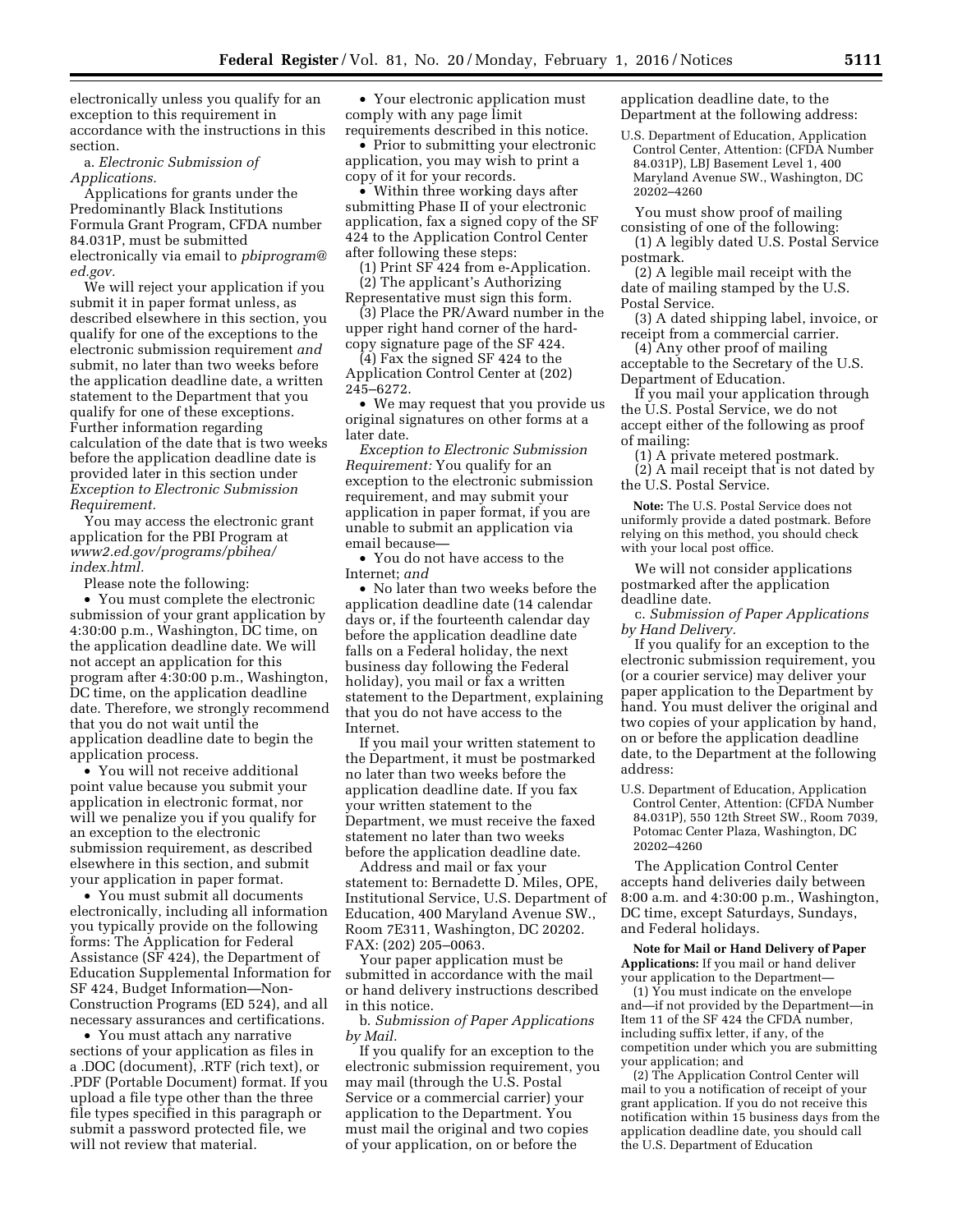Application Control Center at (202) 245– 6288.

#### **V. Application Review Information**

1. *Review and Selection Process:* After eligibility is determined, Department staff will begin a two stage process to—

(1) Determine grant awards based on the formula in section 318(e) of the HEA (20 U.S.C. 1059e(e)); and

(2) Ensure that all activities proposed in the application are allowable under section 318(d) of the HEA (20 U.S.C. 1059e(d)).

We remind potential applicants that in reviewing applications in any discretionary grant competition, the Secretary may consider, under 34 CFR 75.217(d)(3), the past performance of the applicant in carrying out a previous award, such as the applicant's use of funds, achievement of project objectives, and compliance with grant conditions. The Secretary may also consider whether the applicant failed to submit a timely performance report or submitted a report of unacceptable quality.

In addition, in making a grant award, the Secretary requires various assurances including those applicable to Federal civil rights laws that prohibit discrimination in programs or activities receiving Federal financial assistance from the Department of Education (34 CFR 100.4, 104.5, 106.4, 108.8, and 110.23).

2. *Risk Assessment and Special Conditions:* 

Consistent with 2 CFR 200.205, before awarding grants under this program, the Department conducts a review of the risks posed by applicants. Under 2 CFR 3474.10, the Secretary may impose special conditions and, in appropriate circumstances, high-risk conditions on a grant if the applicant or grantee is not financially stable; has a history of unsatisfactory performance; has a financial or other management system that does not meet the standards in 2 CFR part 200, subpart D; has not fulfilled the conditions of a prior grant; or is otherwise not responsible.

## **VI. Award Administration Information**

1. *Award Notices:* If your application is successful, we notify your U.S. Representative and U.S. Senators and send you a Grant Award Notification (GAN); or we may send you an email containing a link to access an electronic version of your GAN. We may notify you informally, also.

If your application is not evaluated or not selected for funding, we notify you.

2. *Administrative and National Policy Requirements:* We identify administrative and national policy

requirements in the application package and reference these and other requirements in the *Applicable Regulations* section of this notice.

We reference the regulations outlining the terms and conditions of an award in the *Applicable Regulations* section of this notice and include these and other specific conditions in the GAN. The GAN also incorporates your approved application as part of your binding commitments under the grant.

3. *Reporting:* (a) If you apply for a grant under this competition, you must ensure that you have in place the necessary processes and systems to comply with the reporting requirements in 2 CFR part 170 should you receive funding under the competition. This does not apply if you have an exception under 2 CFR 170.110(b).

(b) At the end of your project period, you must submit a final performance report, including financial information, as directed by the Secretary. If you receive a multiyear award, you must submit an annual performance report that provides the most current performance and financial expenditure information as directed by the Secretary under 34 CFR 75.118. The Secretary may also require more frequent performance reports under 34 CFR 75.720(c). For specific requirements on reporting, please go to *[www.ed.gov/](http://www.ed.gov/fund/grant/apply/appforms/appforms.html) [fund/grant/apply/appforms/](http://www.ed.gov/fund/grant/apply/appforms/appforms.html) [appforms.html.](http://www.ed.gov/fund/grant/apply/appforms/appforms.html)* 

(C) Under 34 CFR 75.250(b), the Secretary may provide a grantee with additional funding for data collection analysis and reporting. In this case the Secretary establishes a data collection period.

4. *Performance Measures:* The Department has established the following Government Performance and Results Act of 1993 (GRPRA) performance measures for the PBI Formula Grant Program:

(a) Enrollment Rate: The percentage change of the number of full-time degree-seeking undergraduate students enrolled at PBIs. Note that this is a longterm measure, which will be used to periodically gauge performance.

(b) Persistence Rate—four-year institutions: The percentage of firsttime, full-time degree-seeking undergraduate students at four-year PBIs who were in their first year of postsecondary enrollment in the previous year and are enrolled in the current year at the same four-year PBI.

(c) Persistence Rate—two-year institutions: The percentage of firsttime, full-time degree-seeking undergraduate students at two-year PBIs who were in their first year of postsecondary enrollment in the

previous year and are enrolled in the current year at the same two-year PBI.

(d) Completion Rate—four-year institutions: The percentage of firsttime, full-time degree-seeking undergraduate students enrolled at fouryear PBIs who graduate within six years of enrollment.

(e) Completion Rate—two-year institutions: The percentage of firsttime, full-time degree-seeking undergraduate students enrolled at twoyear PBIs who graduate within three years of enrollment.

(f) Efficiency Measure: Cost per successful program outcome: Federal cost per undergraduate degree at PBIs.

5. *Continuation Awards:* In making a continuation award under 34 CFR 75.253, the Secretary considers, among other things: Whether a grantee has made substantial progress in achieving the goals and objectives of the project; Whether the grantee has expended funds in a manner that is consistent with its approved application and budget; and, if the Secretary has established performance measurement requirements, the performance targets in the grantee's approved application.

In making a continuation award, the Secretary also considers whether the grantee is operating in compliance with the assurances in its approved application, including those applicable to Federal civil rights laws that prohibit discrimination in programs or activities receiving Federal financial assistance from the Department (34 CFR 100.4, 104.5, 106.4, 108.8, and 110.23).

#### **VII. Agency Contact**

### **FOR FURTHER INFORMATION CONTACT:**

Bernadette D. Miles, OPE, Institutional Service, U.S. Department of Education, 400 Maryland Avenue SW., Room 7E311, Washington, DC 20202. Telephone: (202) 502–7616, or by email: *[bernadette.miles@ed.gov.](mailto:bernadette.miles@ed.gov)* 

If you use a TDD or a TTY, call the FRS, toll free, at 1–800–877–8339.

### **VIII. Other Information**

*Accessible Format:* Individuals with disabilities can obtain this document and a copy of the application package in an accessible format (*e.g.,* braille, large print, audiotape, or compact disc) on request to the program contact person listed under **FOR FURTHER INFORMATION CONTACT** in section VII of this notice.

*Electronic Access to This Document:*  The official version of this document is the document published in the **Federal Register**. Free Internet access to the official edition of the **Federal Register**  and the Code of Federal Regulations is available via the Federal Digital System at: *[www.gpo.gov/fdsys.](http://www.gpo.gov/fdsys)* At this site you